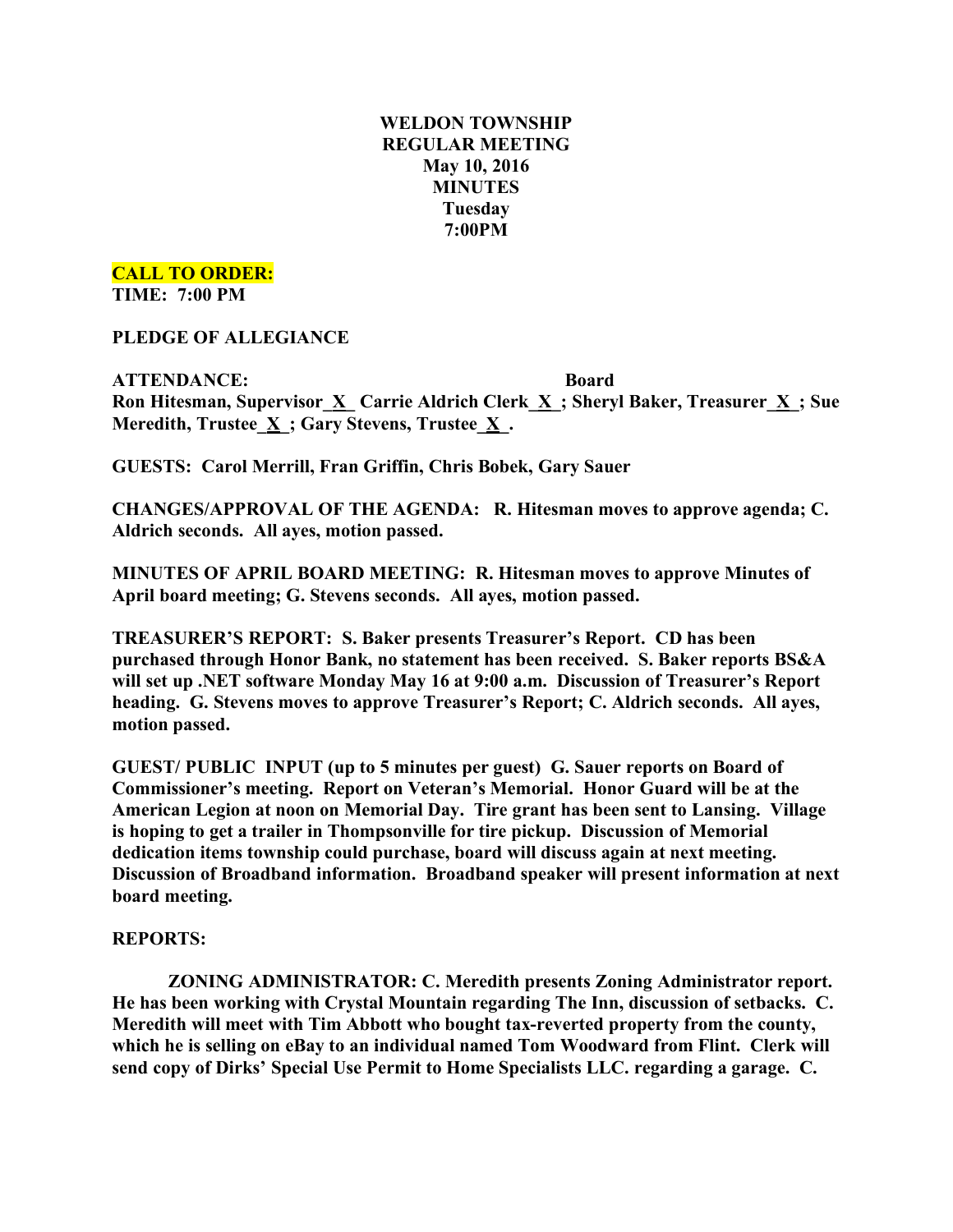**Meredith has received a permit for Steve Cox regarding putting in a pole barn. He has contacted Brian Bury. C. Meredith is also dealing with a trespass issue at King Road.**

**JPC: S. Meredith report JPC approved permit for Dave Casey, contingent on receiving an original copy of the application for a retail building. Flyers are ready for JPC Assistance Program for cleanup days for Weldon and Colfax Township. Discussion of housing development for affordable housing and workforce housing, presentations to be received within the next 60 days. Brian Childs has made an application for the campground. Discussion.**

**BUDGET: C. Aldrich presents budget report. There are no concerns. She is putting together reimbursement for the May 2016 election by the State. R. Hitesman moves to accept budget report, S. Baker seconds. All ayes, motion passed.**

**INVESTMENT REPORT: No interest, no statement has been received.**

**NUISANCE ABATEMENT REPORT: C. Bobek presents report. 6676 Weldon Road has seen much improvement. Property owner would be interested in participating in a beautification contest or award.**

**LIQUOR INSPECTION REPORT: R. Hitesman presents liquor inspection report for Mountain View MiniMart, Crystal Mountain Resort and Progressive Ventures. Discussion of Crystal Mountain training of employees regarding liquor sales.**

**SUPERVISOR COMMENTS: R. Hitesman reviews Service & Monitoring Contract with Fortress Security. Jim Evans recommends that a phone line be put into the lobby of the hall, so if the alarm is set up, Fortress Security can call the town hall and ask for a code number, in case the alarm has been mistakenly triggered. Discussion. Further discussion of location of code box. Clerk will contact Fortress Security to add longer time to turn off alarm upon entry, and inquiring whether the location of the code box can be moved.**

**R. Hitesman met with village council to discuss new contract for fire protection services. Discussion of contract language. G. Stevens moves to accept the contract for fire protection with the Village of Thompsonville, S. Baker seconds. Discussion of contract language and Headlee Rollback. Rollcall vote: Gary Stevens, yes; Sue Meredith, yes; Sheryl Baker, yes; Ron Hitesman, yes; Carrie Aldrich, yes. Motion passed.**

#### **CLERK COMMENTS:**

**C. Aldrich has sent two emails to Dick Figura inquiring as to taxes taken out for seasonal employees, and if the township could do that for contract employees, in lieu of them needing to provide their own indemnity insurance. Clerk will report again after Mr. Figura has replied.**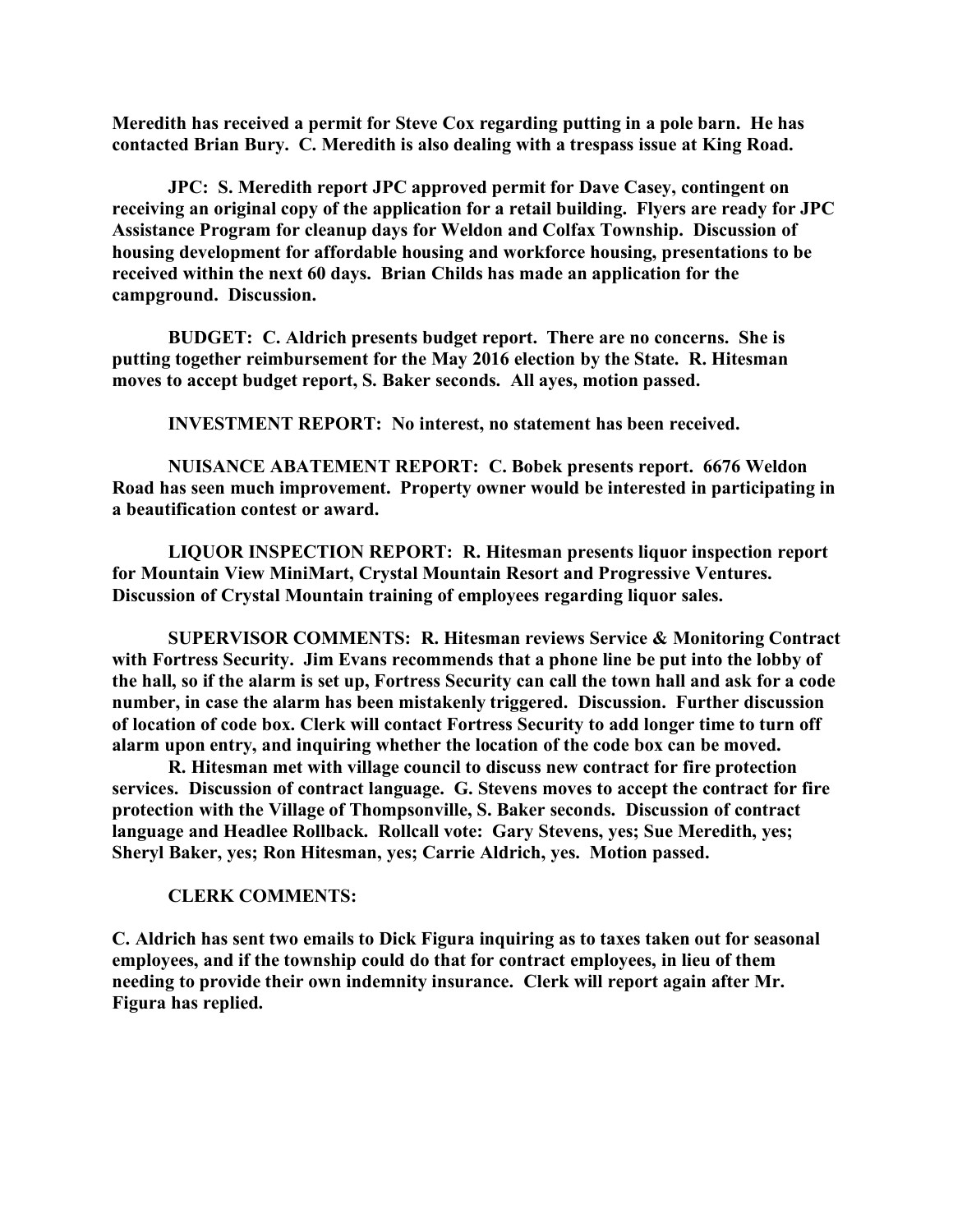### **UNFINISHED BUSINESS:**

**S. Baker discusses .Net Software quote. Discussion of cost of purchasing additional key for zoning administrator. S. Baker will ask company about cost for additional license to zoning administrator.**

**Up North Summit, no board members are able to attend.**

**C. Aldrich has received no submissions for the Weldon Township Logo Contest.**

**Regarding MI PAR Plan suggestions, R. Hitesman will have fire chief do fire inspection for the township. He has asked county road commission regarding cost of Swim At Your Own Risk signage. A 18 x 12" sign is available for \$28.00, 24 x 18" for \$45.85. R. Hitesman is going to contact Heller Signs for a quote. Discussion of sign verbiage. C. Meredith will check on state requirements for sign language. C. Aldrich will contact MI PAR Plan and ask him to come to next month's meeting to answer questions.**

### **NEW BUSINESS:**

**Benzie County Sheriff's Department has submitted a Summer Patrol Contract for the township's review. Discussion. G. Stevens moves to deny request for Summer Patrol Contract; S. Baker seconds. All ayes, motion passed. R. Hitesman will contact Sheriff's Department to inform.**

**C. Aldrich discusses quotes for asphalt sealing and parking line marking for Day Use Park, as presented by Craig Meredith. Discussion. G. Stevens moves to accept the CNA Asphalt and Maintenance, by Craig Long, proposal, with the understanding he paints the handicap parking area in blue; C. Aldrich seconds. Roll call vote: R. Hitesman, yes; S. Meredith, yes; S. Baker, yes; G. Stevens, yes; C. Aldrich, yes. Motion passed.**

| <b>CURRENT BILLS:</b>                                    |         |
|----------------------------------------------------------|---------|
| <b>Julie Lonn, Cleaning Services</b>                     | 10.00   |
| Craig Meredith, Day Use Park, Mowing, Water Bill         | 213.00  |
| <b>Chris Bobek, Nuisance Abatement Officer</b>           | 200.00  |
| <b>VISA</b>                                              | 251.60  |
| AcenTek                                                  | 128.38  |
| David Kane, website maintenance                          | 60.00   |
| <b>Gary Stevens, Cemetery Maintenance, Reimbursement</b> | 551.83  |
| <b>Fortress Security</b>                                 | 3485.08 |
| <b>Cherryland Electric</b>                               | 57.62   |
| <b>Planning &amp; Zoning News</b>                        | 300.00  |
| <b>Blarney Castle Oil Co.</b>                            | 403.95  |
| <b>Benzie County Clerk Dawn Olney</b>                    | 1.95    |
| <b>Carol Merrill, Assessor</b>                           | 1120.00 |
| <b>Township Board</b>                                    | 2105.69 |
| <b>TOTAL</b>                                             | 8884.10 |